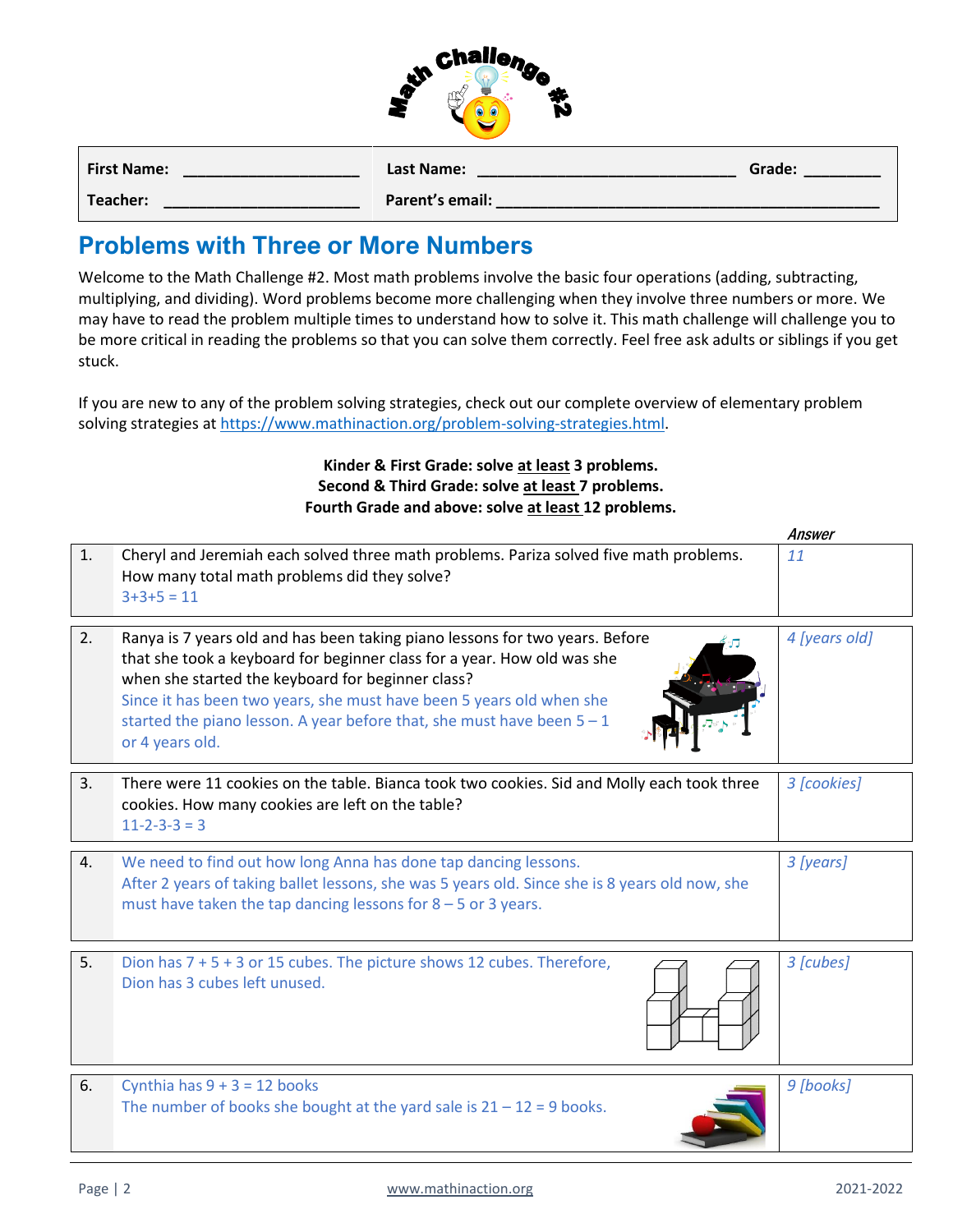| 7.  | On Saturday, the shop sold = $56 + 115 + 62 = 233$<br>On Sunday, the shop sold = $233 - 18 = 215$<br>Total flowers sold on Saturday and Sunday = 233 + 215 = 448                                                                                                                                                                                                                                                                                                                                                                                                                                                                                                                                                                                                                                                                         |                |  |  |  |  |
|-----|------------------------------------------------------------------------------------------------------------------------------------------------------------------------------------------------------------------------------------------------------------------------------------------------------------------------------------------------------------------------------------------------------------------------------------------------------------------------------------------------------------------------------------------------------------------------------------------------------------------------------------------------------------------------------------------------------------------------------------------------------------------------------------------------------------------------------------------|----------------|--|--|--|--|
| 8.  | 9 candy bars cost $$32 - $5 = $27$<br>1 candy bars cost = $$27 \div 9 = $3$                                                                                                                                                                                                                                                                                                                                                                                                                                                                                                                                                                                                                                                                                                                                                              |                |  |  |  |  |
| 9.  | Green<br>Green stickers = 30<br>Blue stickers = $30+5 = 35$<br><b>Blue</b><br>12 <sub>1</sub><br>Red stickers = $30+5+12 = 47$<br>Red<br>Total = $30+35+47 = 112$                                                                                                                                                                                                                                                                                                                                                                                                                                                                                                                                                                                                                                                                        | 112 [stickers] |  |  |  |  |
| 10. | The number of windows in each floor does not matter, it will take her $209 \div 19$<br>floors = $11$ days to wash all the windows.                                                                                                                                                                                                                                                                                                                                                                                                                                                                                                                                                                                                                                                                                                       | $11$ [days]    |  |  |  |  |
| 11. | Total number of candies = $10 \times 7 + 14 = 84$<br>The number of packages that Allyson bought is $84 \div 6 = 14$                                                                                                                                                                                                                                                                                                                                                                                                                                                                                                                                                                                                                                                                                                                      |                |  |  |  |  |
| 12. | Lego pieces<br>Lego pieces = $132$<br>132<br>Stickers = $444 - 132 = 312$<br><b>Stickers</b><br>$444 - 132 = 312$<br>Cards = $\frac{1}{4}$ of 312 = 78<br>Cards<br>Total Lego pieces and cards = $132 + 78 = 210$                                                                                                                                                                                                                                                                                                                                                                                                                                                                                                                                                                                                                        | 210            |  |  |  |  |
| 13. | Total number of juice boxes = $16 \times 6 = 96$ boxes<br>Fraction of the juice boxes consumed at the party = $1 - 5/8 = 3/8$<br>The number of juice boxes consumed at the party = $3/8 \times 96 = 36$                                                                                                                                                                                                                                                                                                                                                                                                                                                                                                                                                                                                                                  |                |  |  |  |  |
| 14. | Total number of lollipops = $180 \times 10 + 5 = 1805$<br>Number of lollipops in each box = $1805 \div 5 = 361$                                                                                                                                                                                                                                                                                                                                                                                                                                                                                                                                                                                                                                                                                                                          |                |  |  |  |  |
| 15. | Notice that if they both swim on Day 0, they will both swim again on Day 15.<br>We can make a table to make an organized list below.<br>$\mathbf{1}$<br>$\overline{2}$<br>3<br>5<br>6<br>8<br>9<br>4<br>$\overline{7}$<br>10<br>11<br>12<br>13<br>15<br>Day<br>14<br>$\pmb{\mathsf{X}}$<br>$\mathsf{X}$<br>$\mathsf{X}$<br>Melia<br>X<br>x<br>$\mathsf{X}$<br>X<br>X<br>Anya<br>10 weeks = $70$ days<br>Melia is at the pool on Day 3, 6, 9, 12, 15, 18, 21, 24, 27, 30, 33, 36, 39, 42, 45, 48, 51, 54, 57,<br>60, 63, 66, 69.<br>Anya is at the pool on Day 5, 10, 15, 20, 25, 30, 35, 40, 45, 50, 55, 60, 65, 70.<br>They both at the pool on Day 15, 30, 45, and 60 (4 times).<br>OR 10 weeks = 70 days<br>To have them both practice on the same day, it must be a multiple of 3 and 5. Only 15, 30,<br>45, 60 works, thus 4 times. | 4 [times]      |  |  |  |  |